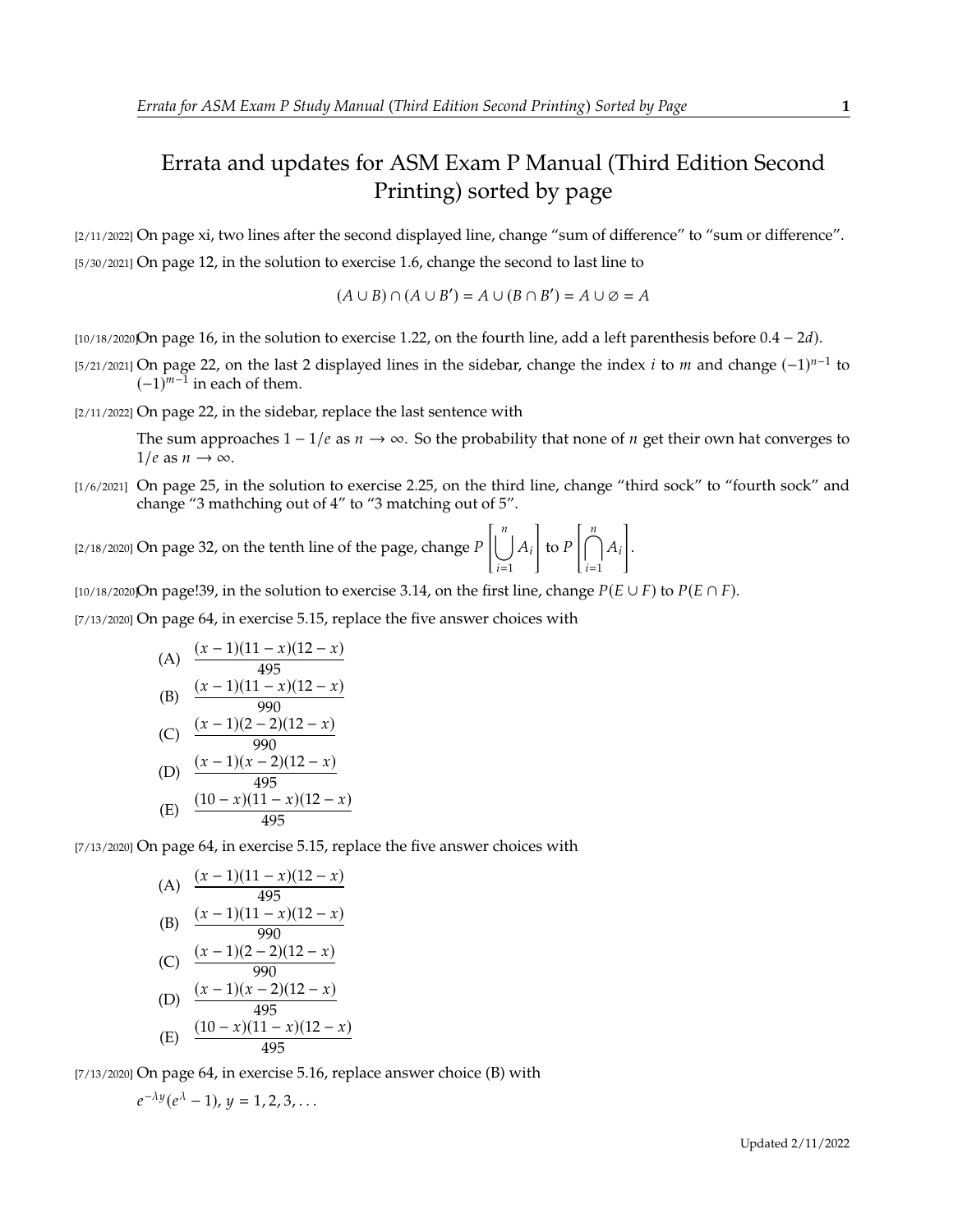[7/13/2020] On page 68, in the solution to exercise 5.16, replace the last line with

$$
= e^{-\lambda y} (e^{\lambda} - 1)
$$
 (B)

[3/13/2020] On pages 84 and 88, exercises 7.7 and 7.22 are the same.

- [1/2/2020] On page 86, in exercise 7.15, on the fourth line, change  $F(x)$  to  $F(t)$ .
- [1/2/2020] On page 92, in the solution to exercise 7.12, on the ninth line, change  $c = \frac{-0.5428}{10^{-0.5428}}$  $\frac{0.0120}{10^{-0.5428}} = 0.159554$  to  $c = \frac{1 - 0.5428}{10^{1 - 0.5428}}$  $\frac{10.0126}{10^{1-0.5428}} = 0.159554.$

[8/3/2020] On page 154, in the solution to exercise 12.24, change the second and third lines to assuming  $0 \le x \le b$ ,

$$
\Pr(X \le x) = 0.75 \Pr(X \le x \mid X \le b) = 0.75 \left(\frac{x}{b}\right)
$$

[8/5/2021] On page 225, replace the solution to exercise 18.2 with

There is a 1/5 probability that a 5 appears on the first roll, given that 6 did not appear on the first roll. If a 5 is not obtained on the first roll, we must wait until after two rolls, since the second roll is 6. At any point of time, the expected number of rolls until the next 5 is six, as discussed below. So after 2 rolls, the expected roll on which 5 will appear is  $2 + 6 = 8$ . There is a 4/5 probability that 5 does not appear on the first 2 rolls.

By the double expectation formula, the expected number of rolls is

$$
E[X \mid Y = 2] = Pr(X = 1 \mid Y = 2)(1) + Pr(X \ge 3 \mid Y = 2)(8) = 0.2(1) + 0.8(8) = 6.6
$$
 (D)

One way to show that the expected number of rolls until a specific number appears is 6 is as follows. Let  $N$  be the expected number of rolls that we want. By definition of expected value

$$
\mathbf{E}[N] = \sum_{n=1}^{\infty} n \Pr(N = n)
$$
  
= 
$$
\sum_{n=1}^{\infty} n \left(\frac{5}{6}\right)^{n-1} \left(\frac{1}{6}\right) = \frac{1}{6} \sum_{n=1}^{\infty} n \left(\frac{5}{6}\right)^{n-1}
$$

The sum can be evaluated as a geometric sum of geometric series:

$$
\sum_{n=1}^{\infty} n \left(\frac{5}{6}\right)^{n-1} = \sum_{m=1}^{\infty} \sum_{n=m}^{\infty} \left(\frac{5}{6}\right)^{n-1}
$$

$$
= \sum_{m=1}^{\infty} \frac{(5/6)^{m-1}}{1-5/6}
$$

$$
= 6\left(\frac{1}{1-5/6}\right) = 36
$$

So  $\mathbf{E}[N] = \frac{1}{6}(36) = 6.$ 

[8/12/2020] On page 238, in exercise 19.12, in answer choices (B) and (D), change  $1 - ep^2$  to  $1 - 3p^2$ .